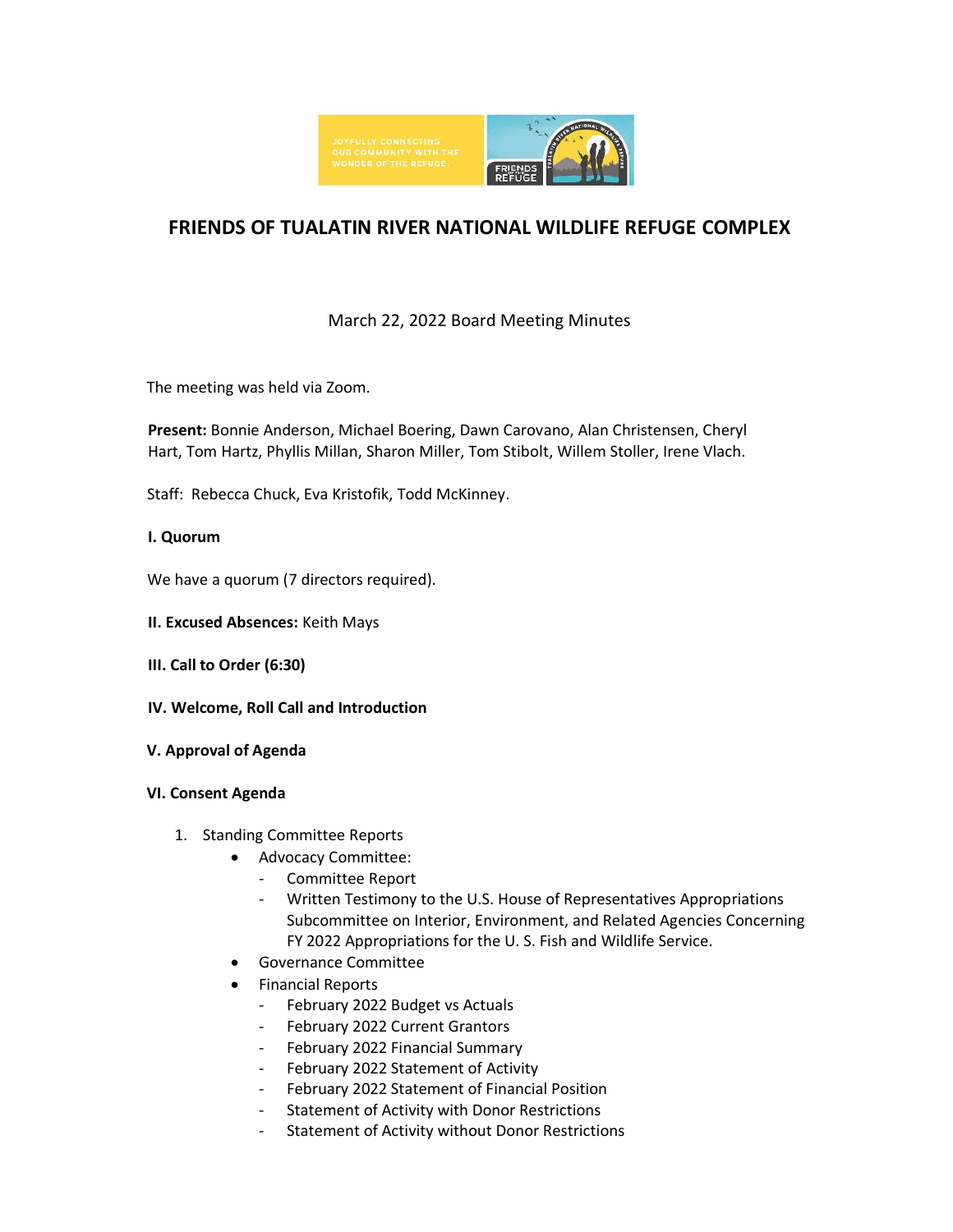- Membership Committee
- Store Committee
- 2. Minutes of 2-22-2022 Meeting
- 3. Reports from the Refuge
	- **Restoration**
	- Visitor Services
- 4. Additional Reports:
	- Retreat Planning Committee
	- Tonquin Quarry Update

Motion to approve the Consent Agenda and the Reports:

- 1. Willem
- 2. Alan

Passed.

### **VII. Reports**

a. President – Cheryl Hart

Cheryl reported on the visit to TRNWR by Martha Williams, Director of USF&WS, on Friday March 18. The members of the Board had been invited to meet with her.

b. Project Leader Rebecca Chuck and/or Deputy Refuge Project Leader Eva Kristofik: Refuge Updates

Rebecca discussed the Harassment-free Workplace Policy (posted in the Board-only section of the website). Management has the duty to investigate any report of harassment. The Cooperative Agreement between the Service and the Friends requires us to follow the policy. Report instances of harassment either to Eva or to Rebecca. The policy applies to interactions between volunteers, between staff, as well as between volunteers and Friends staff or Refuge staff.

Conversations are starting about prairie restoration working with indigenous communities. The goal of the restoration would be both to recover endangered species, and to connect with indigenous communities

c. Refuge Staff Report: Todd McKinney – Visitor Services Annual Work Plan

The Annual Work plan is focusing on taking a very intentional approach to building relationships with new communities in order to meet goals of diversity, equity and inclusion. Some of the planned activities are: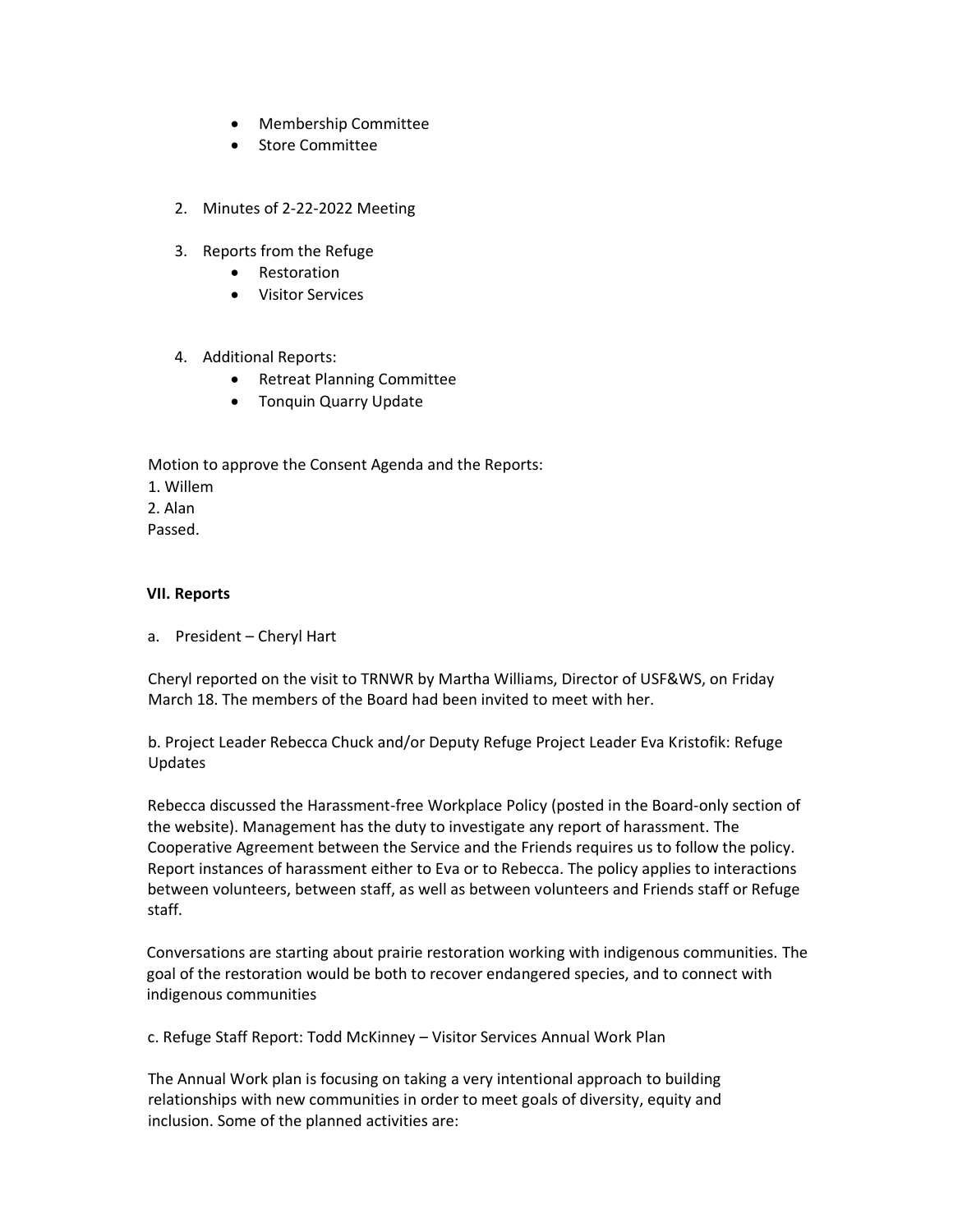- TREE: Greenway ES ongoing
- Planning for working with an additional school the following year
- Birdfest
- Self-guided on-site EE program, possibly with volunteer help on some days
- Interpretive programming throughout the year
- Volunteer communication/appreciation
- Community Science program
- Intentional relationship building with affinity groups, feedback and listening
- Play area (2024)
- Coordinating the opening of Wapato Lake
- New maps for the post restoration new trail system.

### **VIII. Old Business**

a. Action Items from last meeting update: Irene

No outstanding action items.

b. All Board Retreat (4/23/22) Discussion: Bonnie/Michael

Tom S. invited us to hold the retreat at his house. The retreat will not have a facilitator and all need to commit to stay on topic. All will have to help with set-up. Parking will be limited and carpooling is encouraged.

c. Update on Tonquin Quarry: Alan

See submitted written report.

d. Any other old business

n/a

#### **IX. New Business**

a. Election of Treasurer

Motion to elect Dawn Carovano as temporary Treasurer:

- 1. Willem
- 2. Phyllis

The motion passed. Dawn recused herself.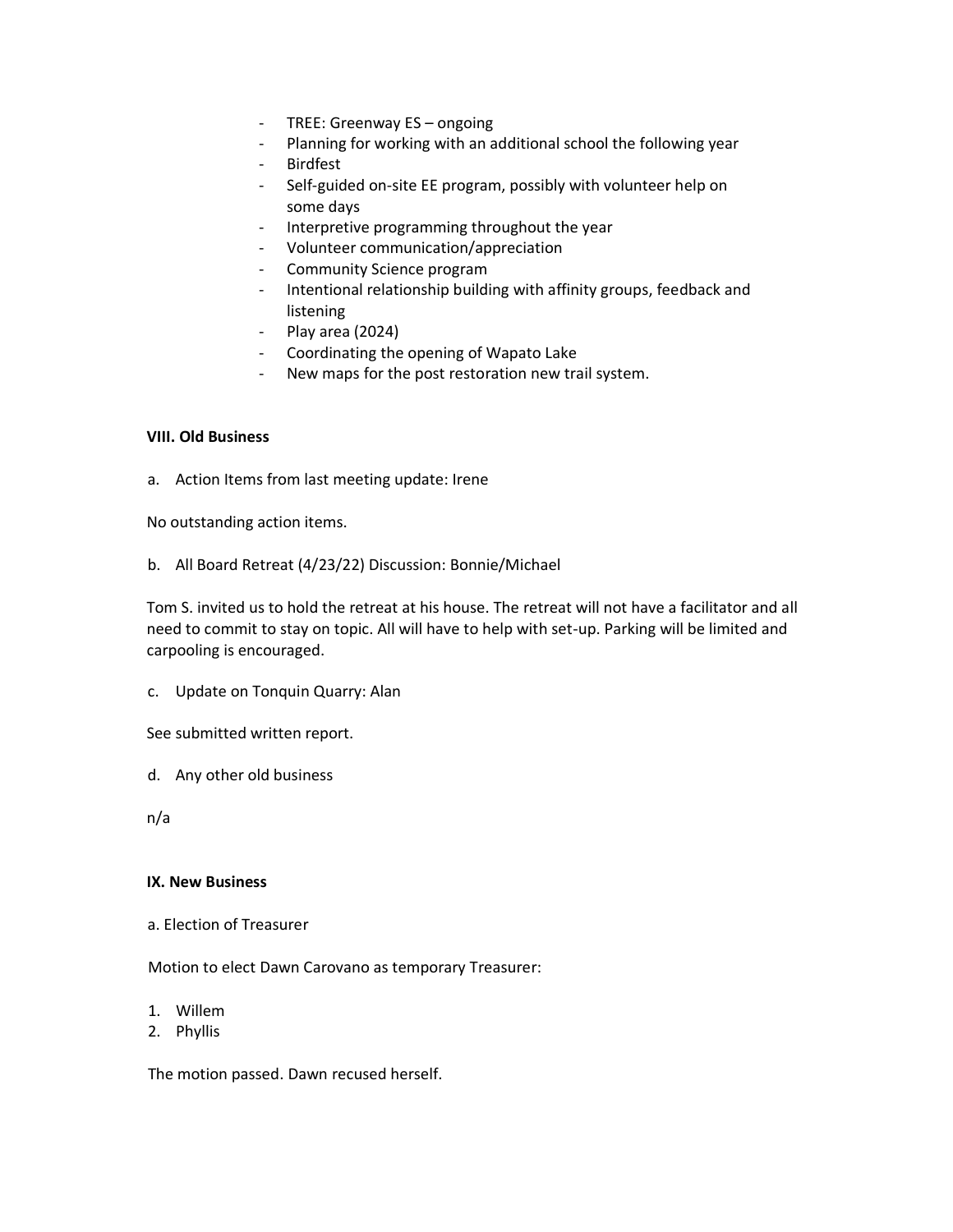### b. May  $1<sup>st</sup>$  plans

The store will have a soft opening in late April and Covid allowing, open officially on April 30. The store will also be open on May 1, which is the day when the seasonal trail will open to public. There will be a celebration and "thank you" event with the Oregon Chinese Coalition (OCC), which will offer several activities on the plaza. Friends members will get 20% off at the store. The membership committee will have a table with membership info. OCC took the lead for the event. May will be Asian Heritage month.

c. Reopening of Visitor Center

Notices went out today to store volunteers to gauge their interest in returning. Training sessions will be held on April 8 and 9.

Information on restarting the trail rovers program will be available in the near future. The program will restart when the store reopens. During the first week of May, the store will be open just for 1 shift, moving to two shifts the following week.

d. Recommendations on potential board member: Tom H. and Willem

Tom H. and Willem interviewed Mariel Combs and recommended she be appointed as a board member.

Motion to appoint Mariel Combs to the board:

- 1. Tom S.
- 2. Tom H.

Passed.

e. Any other New Business

## **X. Announcements**

## **XI. Adjourn (8:01)**

Motion to adjourn: Alan

## **Executive Session.**

Bonnie excused herself from the Executive Session.

Motion to approve the contract negotiated between Bonnie Anderson and representatives of the Board as approved by the Executive Committee and to appoint Bonnie as Executive Director of the Friends of Tualatin River National Wildlife Refuge Complex: